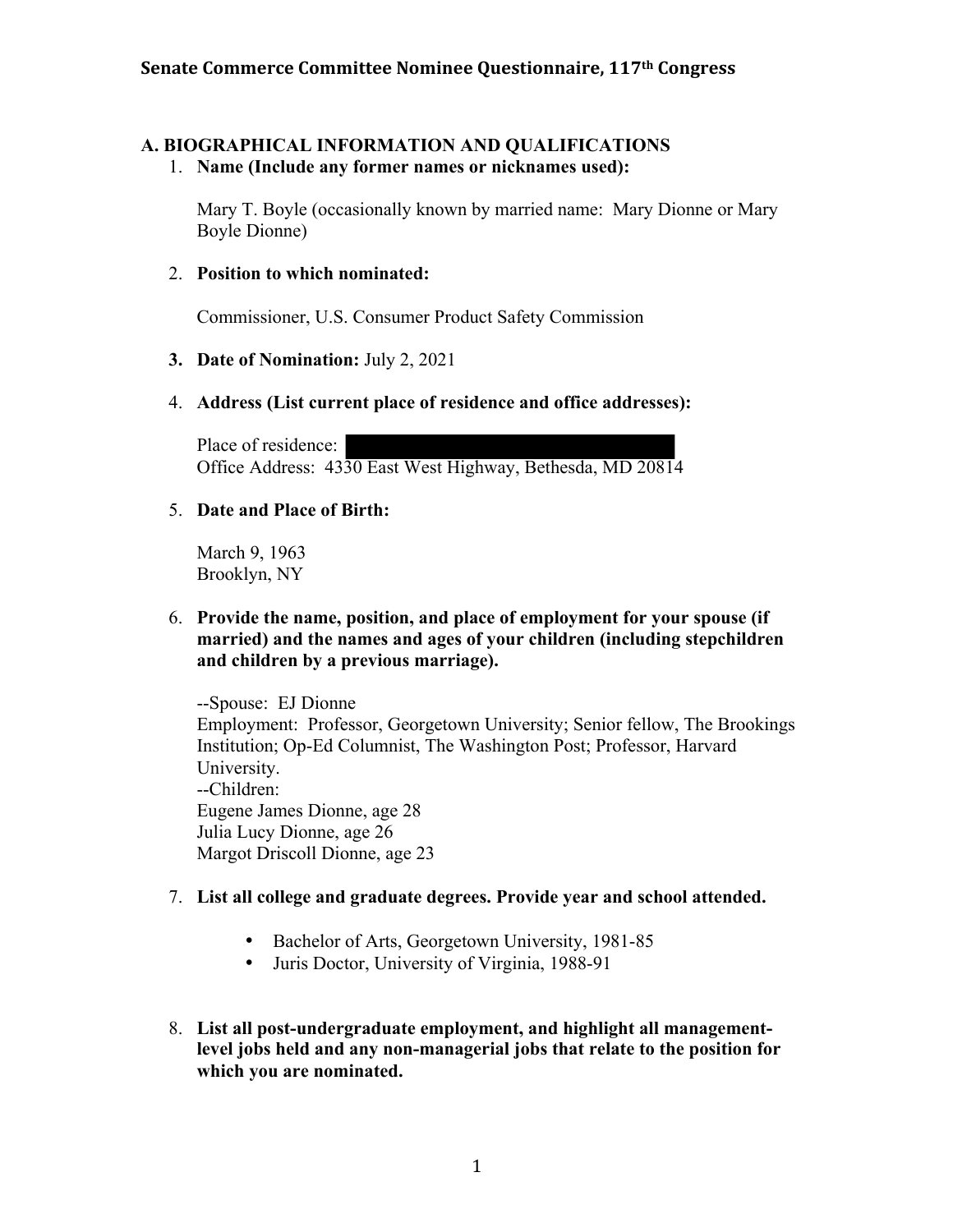--District Office Scheduler, Office of Congressman Stephen J. Solarz (1985-86) --Staff Assistant, Subcommittee on Asian and Pacific Affairs, House Foreign Affairs Committee (1986-88)

--Law Clerk, United Mine Workers Health and Retirement Funds, Summer 1989 --Summer Associate, Paul Hastings Law Firm, Summer 1990

--Associate, Paul Hastings Law Firm, 1991-1992

--Contract Attorney, Paul Hastings Law Firm, 2003-04.

--Grants Administrator; Affordable Housing Coordinator, City of Gaithersburg, 2005-2008

--Executive Director; Consumer Product Commission, 2018 to present. Prior to this position, I served in a variety of senior roles at CPSC since 2010 including as General Counsel and Deputy General Counsel. My role at the Commission over the course of more than a decade, in both managerial and non-managerial roles, relates directly to the position for which I am being nominated.

#### 9. **Attach a copy of your resume.**

Attachment 1

10. **List any advisory, consultative, honorary, or other part-time service or positions with Federal, State, or local governments, other than those listed above, within the last ten years.** 

None.

11. **List all positions held as an officer, director, trustee, partner, proprietor, agent, representative, or consultant of any corporation, company, firm, partnership, or other business, enterprise, educational, or other institution within the last ten years.**

I hold a 5% passive investment interest as a limited partner in Be Rockaway Enterprises, an LLC that owns a commercial property in Rockaway, NY.

**12. Please list each membership you have had during the past ten years or currently hold with any civic, social, charitable, educational, political, professional, fraternal, benevolent or religiously affiliated organization, private club, or other membership organization. (For this question, you do not have to list your religious affiliation or membership in a religious house of worship or institution.). Include dates of membership and any positions you have held with any organization. Please note whether any such club or organization restricts membership on the basis of sex, race, color, religion, national origin, age, or disability.**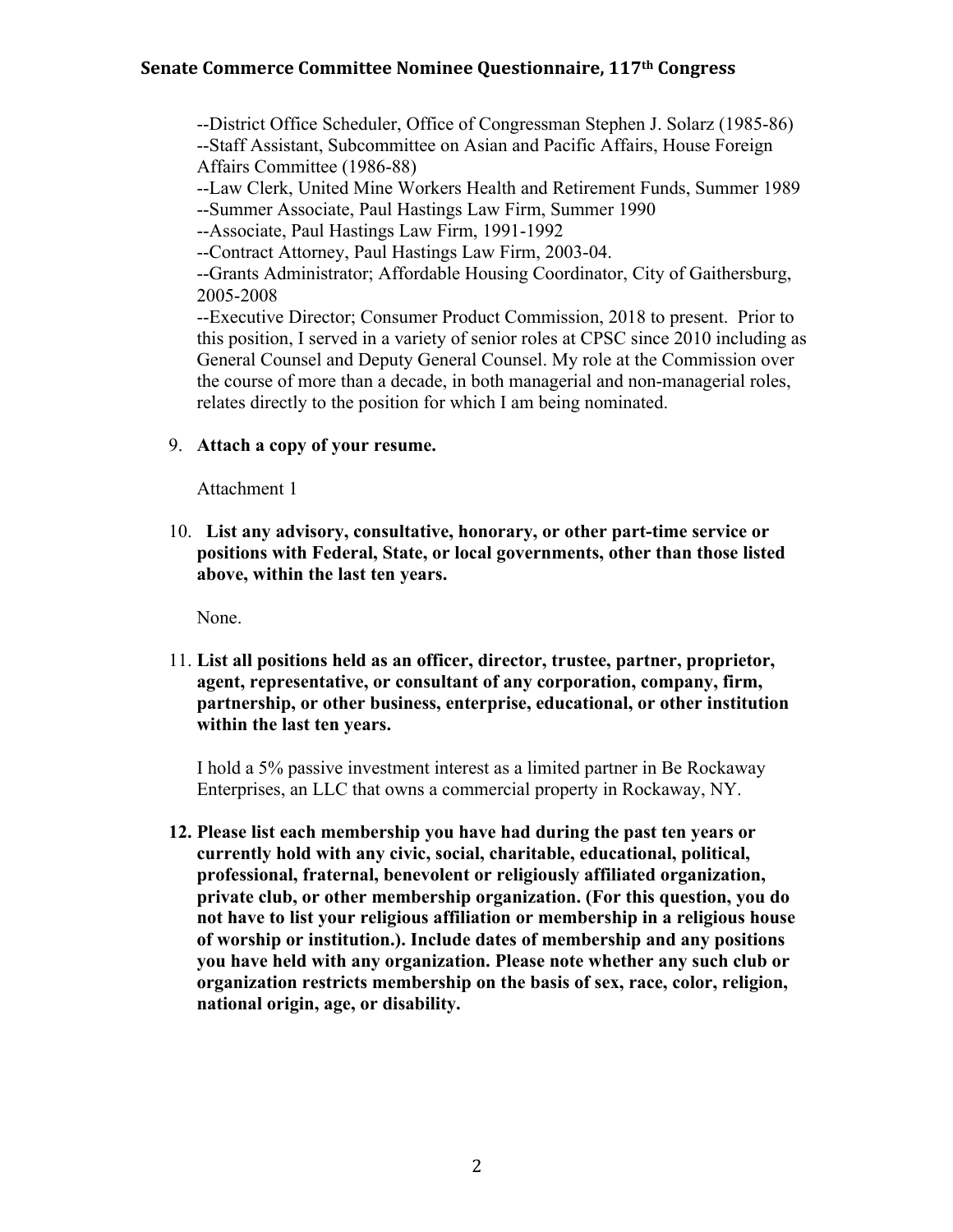- Member of the Bar, Maryland (1991 to present) and the District of Columbia (1993 to present)
- Member, Many Hands Grant Making Organization (2017 to present)
- Palisades swim and tennis club (2005-2021)

**13. Have you ever been a candidate for and/or held a public office (elected, non-elected, or appointed)? If so, indicate whether any campaign has any outstanding debt, the amount, and whether you are personally liable for that debt.**

No.

**14. List all memberships and offices held with and services rendered to, whether compensated or not, any political party or election committee within the past ten years. If you have held a paid position or served in a formal or official advisory position (whether compensated or not) in a political campaign within the past ten years, identify the particulars of the campaign, including the candidate, year of the campaign, and your title and responsibilities.** 

None.

**15. Itemize all political contributions to any individual, campaign organization, political party, political action committee, or similar entity of \$200 or more for the past ten years.** 

None.

**16. List all scholarships, fellowships, honorary degrees, honorary society memberships, military medals, and any other special recognition for outstanding service or achievements.** 

- Special Act Award, CPSC, 2020, for Outstanding Leadership during pandemic
- Chairman's Award, CPSC, 2015, Leadership in Administrative Litigation
- Chairman's Award, CPSC, 2013, Leadership as Acting General Counsel
- Special Act Award, CPSC, 2012, Leadership as Acting General Counsel
- Meritorious Service Award, CPSC, 2012, Public Database Rulemaking
- Outstanding Service Award, City of Gaithersburg, 2008, Affordable Housing

**17. Please list each book, article, column, Internet blog posting, or other publication you have authored, individually or with others. Include a link to each publication when possible. Also list any speeches that you have given on**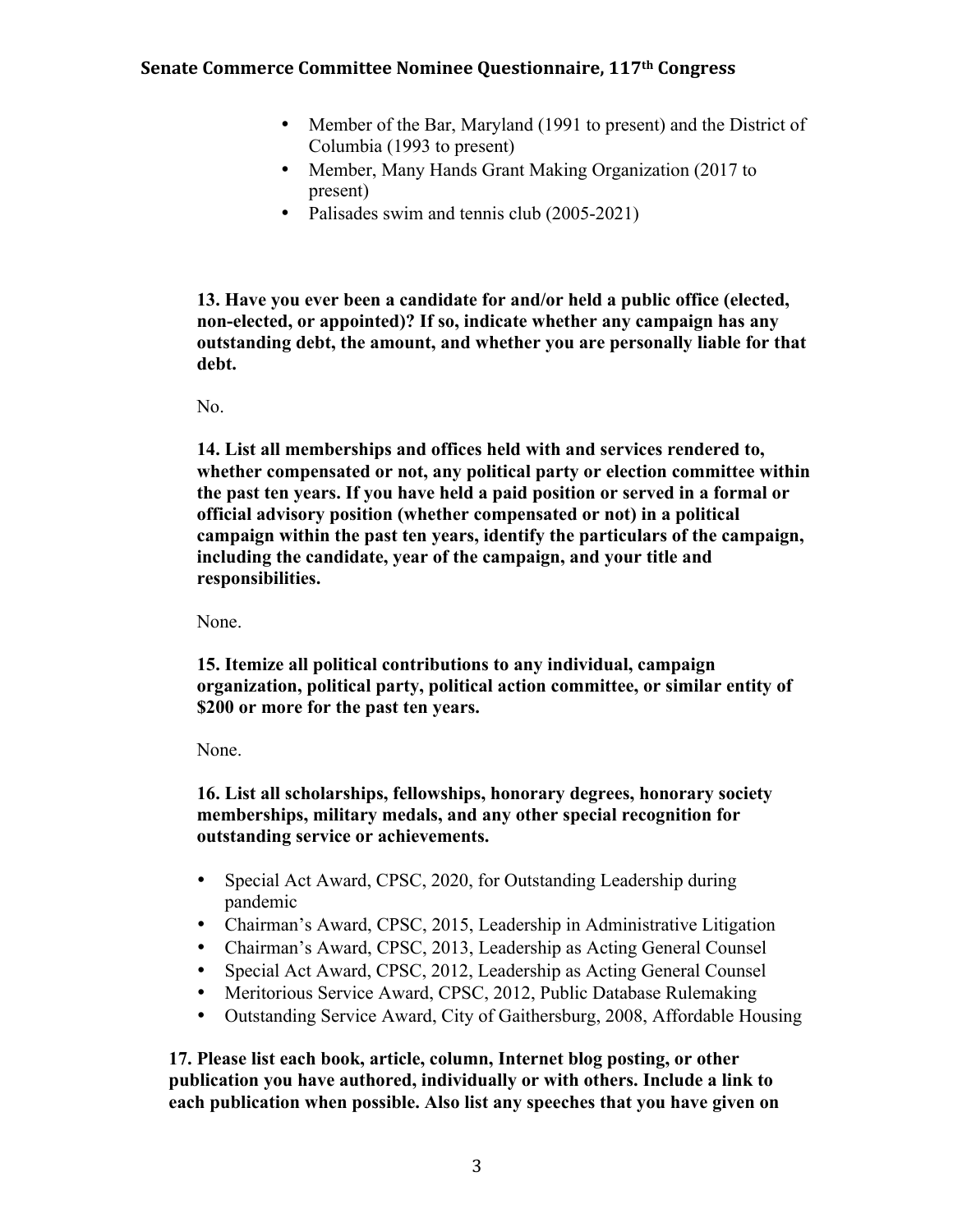#### **topics relevant to the position for which you have been nominated. Do not attach copies of these publications unless otherwise instructed.**

- No books, articles, columns or other publications to report
- I have given brief introductory remarks at the CPSC Day at the annual International Consumer Product Health and Safety Organization conference in 2019, 2020, and 2021 in my capacity as Executive Director.
- In July, 2016, I spoke via webinar to the Retail Industry Association's Products Safety Committee about CPSC reporting obligations, civil penalties, and effective compliance programs.
- In September 2016, I spoke to the International Bar Association Annual conference, providing an overview of CPSC functions, jurisdiction, reporting obligations, and recall authority, among other general topics related to the agency.

**18. List all digital platforms (including social media and other digital content sites) on which you currently or have formerly operated an account, regardless of whether or not the account was held in your name or an alias. Include the name of an "alias" or "handle" you have used on each of the named platforms. Indicate whether the account is active, deleted, or dormant. Include a link to each account if possible.**

#### https://twitter.com/MaryTBrooklyn (dormant)

I have no other social media accounts, currently or in the past.

#### **19. Please identify each instance in which you have testified orally or in writing before Congress in a governmental or non-governmental capacity and specify the date and subject matter of each testimony.**

I testified before the Subcommittee on Postsecondary Education, Committee on Labor, U.S. House of Representatives, on May 13, 1985. I was a college senior and the testimony related to the impact of education cuts.

#### **20. Given the current mission, major programs, and major operational objectives of the department/agency to which you have been nominated, what in your background or employment experience do you believe affirmatively qualifies you for appointment to the position for which you have been nominated, and why do you wish to serve in that position?**

My more than a decade of service at the CPSC across multiple organizational units, including as General Counsel, and currently as Executive Director, equips me with a depth of knowledge and expertise on consumer safety issues that uniquely qualifies me to serve as a Commissioner at the agency. As General Counsel, I served as chief legal officer of the agency, providing legal, policy, and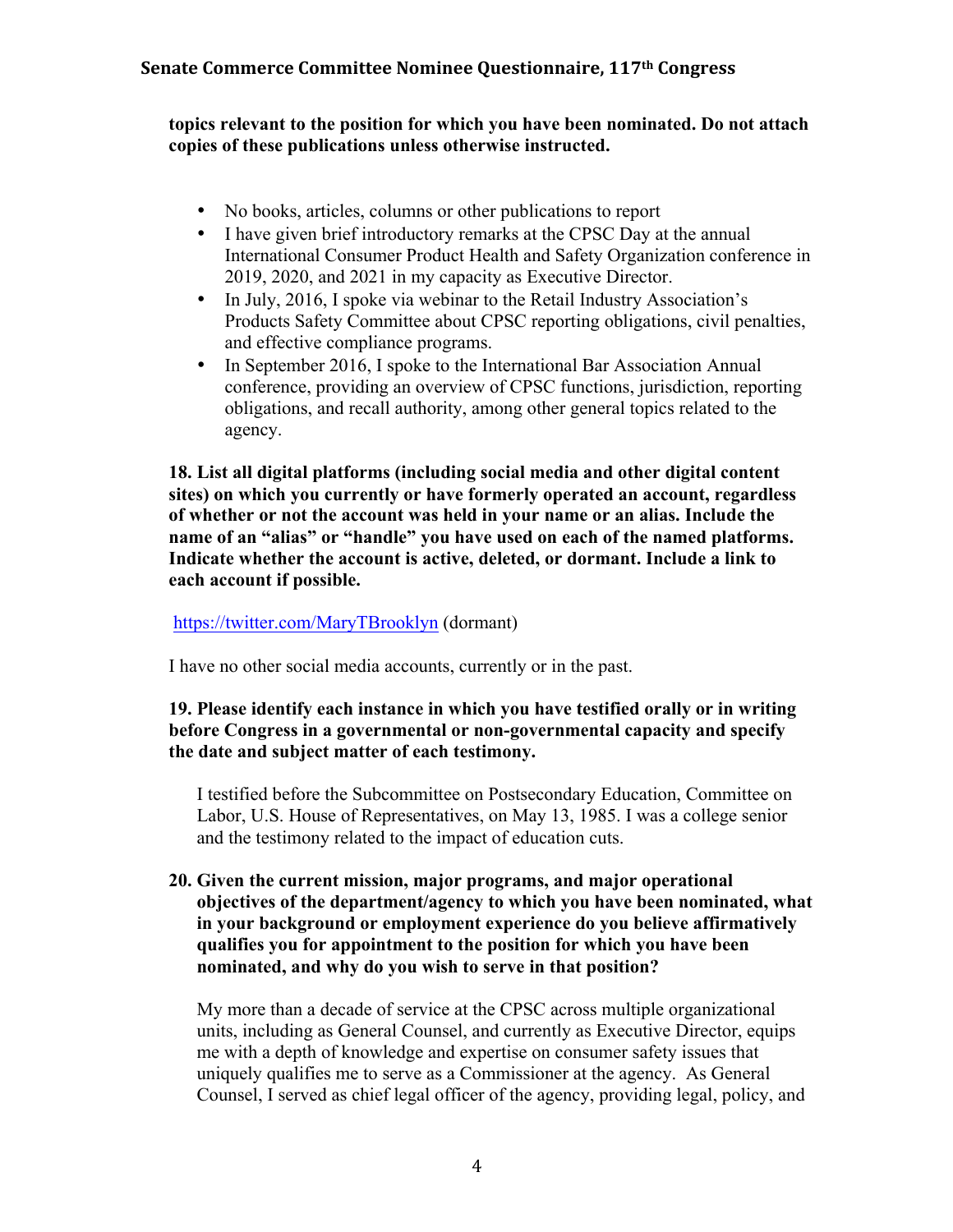strategic advice on complex regulatory, statutory, fiscal, litigation, and enforcement issues. Additionally, I evaluated the legal sufficiency of proposed product safety standards, rules, regulations, petition actions, and substantial product hazard determinations and, in conjunction with the Department of Justice, was responsible for all federal court litigation to which the Commission was a party.

In my current capacity as Executive Director, I serve as the Chief Operating Officer of the agency and am responsible for executing its programmatic, operational, and administrative functions, including development of the budget and management of the agency regulatory portfolio, hazard identification and reduction, laboratory sciences, regulatory compliance, nation-wide field operations, import surveillance, human resources management, information technology, outreach to small businesses and consumer organizations, and administration of facilities services. In addition to being steeped in the substantive issues central to the agency mission, from rulemaking to enforcement, I am well versed in agency operations, processes, and procedures and that knowledge enhances my ability to effectively accomplish objectives within that environment.

I wish to serve in this position because I have a deep belief in the agency mission as evidenced by my more than ten years of service at CPSC. I am committed to continuing to advance that mission and believe my work to date will provide an invaluable foundation for fulfilling Commissioner responsibilities.

#### **21. What do you believe are your responsibilities, if confirmed, to ensure that the department/agency has proper management and accounting controls, and what experience do you have in managing a large organization?**

If confirmed, I believe my responsibility would be to ensure that the agency implemented proper management and internal controls through evaluation of agency programs, their implementation, and metrics of their success. In addition, my responsibility would extend to ensuring that deficiencies identified through agency self-audits or through IG reviews are addressed and remediated. As the Executive Director of the CPSC, in which I serve as the Chief Operating Officer of the agency, I have well developed experience managing a large organization.

#### **22. What do you believe to be the top three challenges facing the department/agency, and why?**

A**.** Imports and E-Commerce: Improving the agency's ability to detect and prevent entry of dangerous products into the United States stands as a continuing challenge for the agency. In particular, the agency needs to continue addressing the challenges created by online shopping, a growing pre-pandemic trend that took solid root across the country when consumers turned in droves to online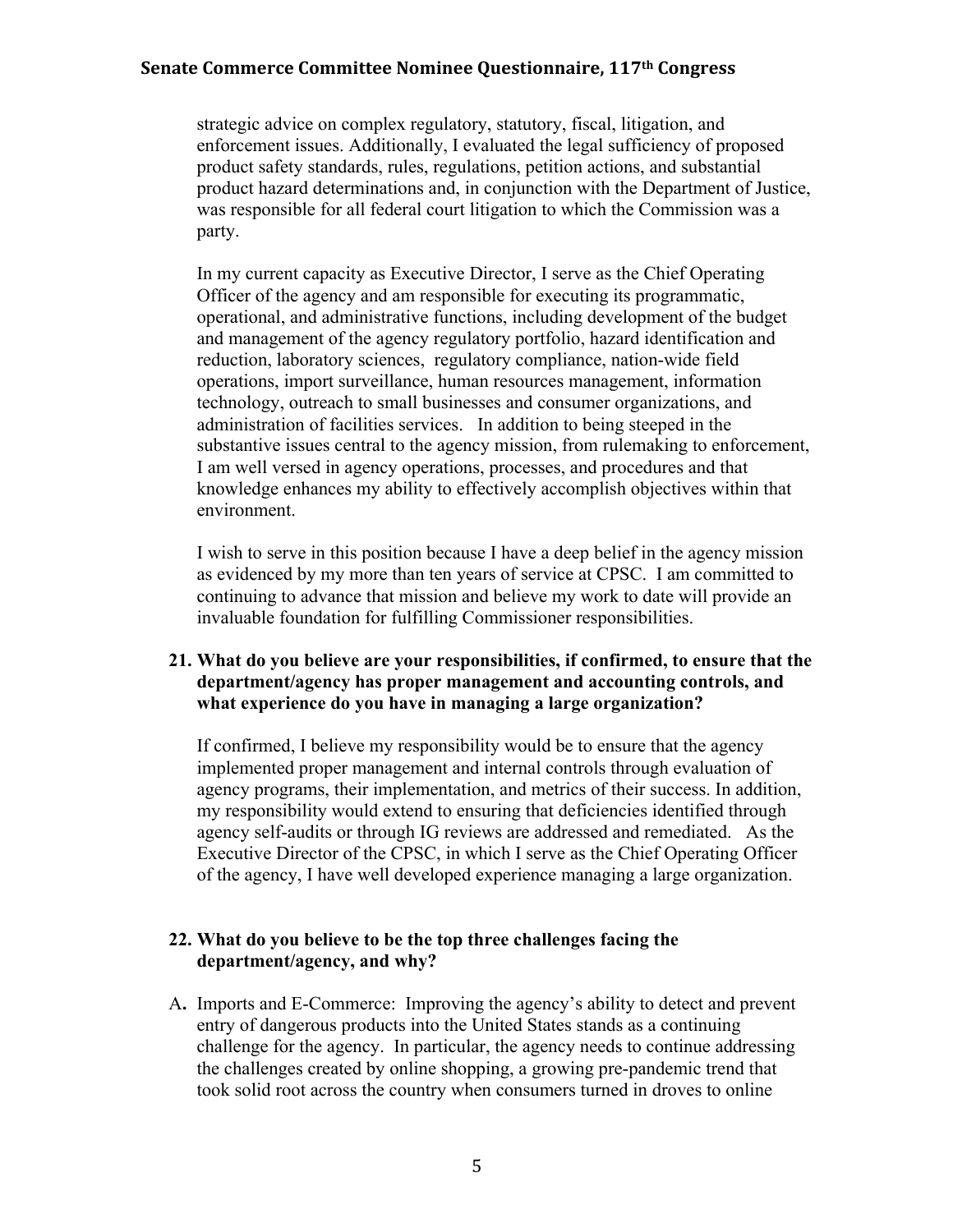shopping during the pandemic. As a result, a large volume of low-value, potentially noncompliant or hazardous shipments of foreign-manufactured products are being shipped directly to consumers in the United States. Enforcement of the sale and distribution of goods on eCommerce platforms is one of the biggest challenges facing the agency and will require a multi-pronged approach to ensure consumer safety.

- B. Strengthening Compliance and Enforcement: In conjunction with efforts to stop the introduction of noncompliant products at the ports and eCommerce hubs (efforts that focus on regulatory violations), CPSC faces an equally important challenge in ensuring that it executes a robust compliance and enforcement program to ensure defective products not subject to regulation are removed through recalls or other corrective actions.
- C. Improving Data Analysis and Hazard Identification: The voluminous amount of data that CPSC receives each year presents a significant challenge to the agency's crucial hazard identification function. The collection and analysis of data to identify hazards and hazard patterns, particularly new and emerging hazards, is central to CPSC's mission to protect consumers from unreasonable risks of injury or death associated with consumer products. High quality data must inform agency decision-making and the agency faces the challenge of keeping pace with technology advances.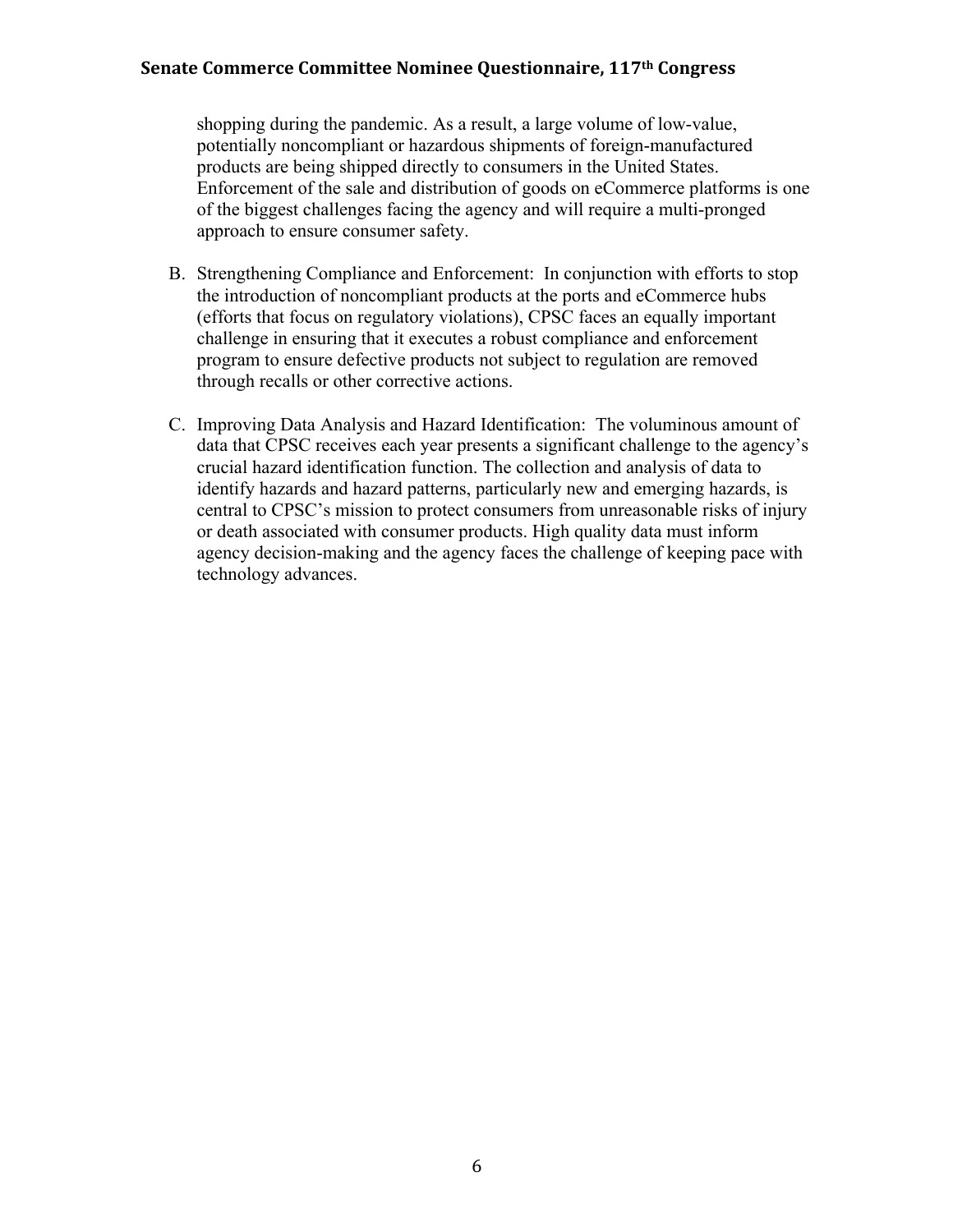### **B. POTENTIAL CONFLICTS OF INTEREST**

1. **Describe all financial arrangements, deferred compensation agreements, and other continuing dealings with business associates, clients, or customers. Please include information related to retirement accounts.**

I receive a salary from the federal government and hold a federal TSP account.

I hold a 5% passive investment interest as a limited partner in Be Rockaway Enterprises, an LLC that owns a commercial property in Rockaway, NY. I do not have any role in the operations of the building.

I do not have any other financial arrangements, deferred compensation agreements, or other continuing dealings with business associates, clients, or customers.

2. **Do you have any commitments or agreements, formal or informal, to maintain employment, affiliation, or practice with any business, association or other organization during your appointment? If so, please explain.** 

I plan to maintain the 5% interest as a limited partner described above in response to question number B1.

3. **Indicate any investments, obligations, liabilities, or other relationships which could involve potential conflicts of interest in the position to which you have been nominated. Explain how you will resolve each potential conflict of interest.** 

In connection with the nomination process, I have consulted with the Office of Government Ethics and the CPSC's DAEO to identify potential conflicts of interest. Any potential conflicts of interest will be resolved in accordance with the terms of the ethics agreement I have entered into with CPSC's DAEO and that has been provided to this Committee. I am not aware of any other potential conflicts of interest.

4. **Describe any business relationship, dealing, or financial transaction which you have had during the last ten years, whether for yourself, on behalf of a client, or acting as an agent, that could in any way constitute or result in a possible conflict of interest in the position to which you have been nominated. Explain how you will resolve each potential conflict of interest.** 

In connection with the nomination process, I have consulted with the Office of Government Ethics and the CPSC's DAEO to identify potential conflicts of interest. Any potential conflicts of interest will be resolved in accordance with the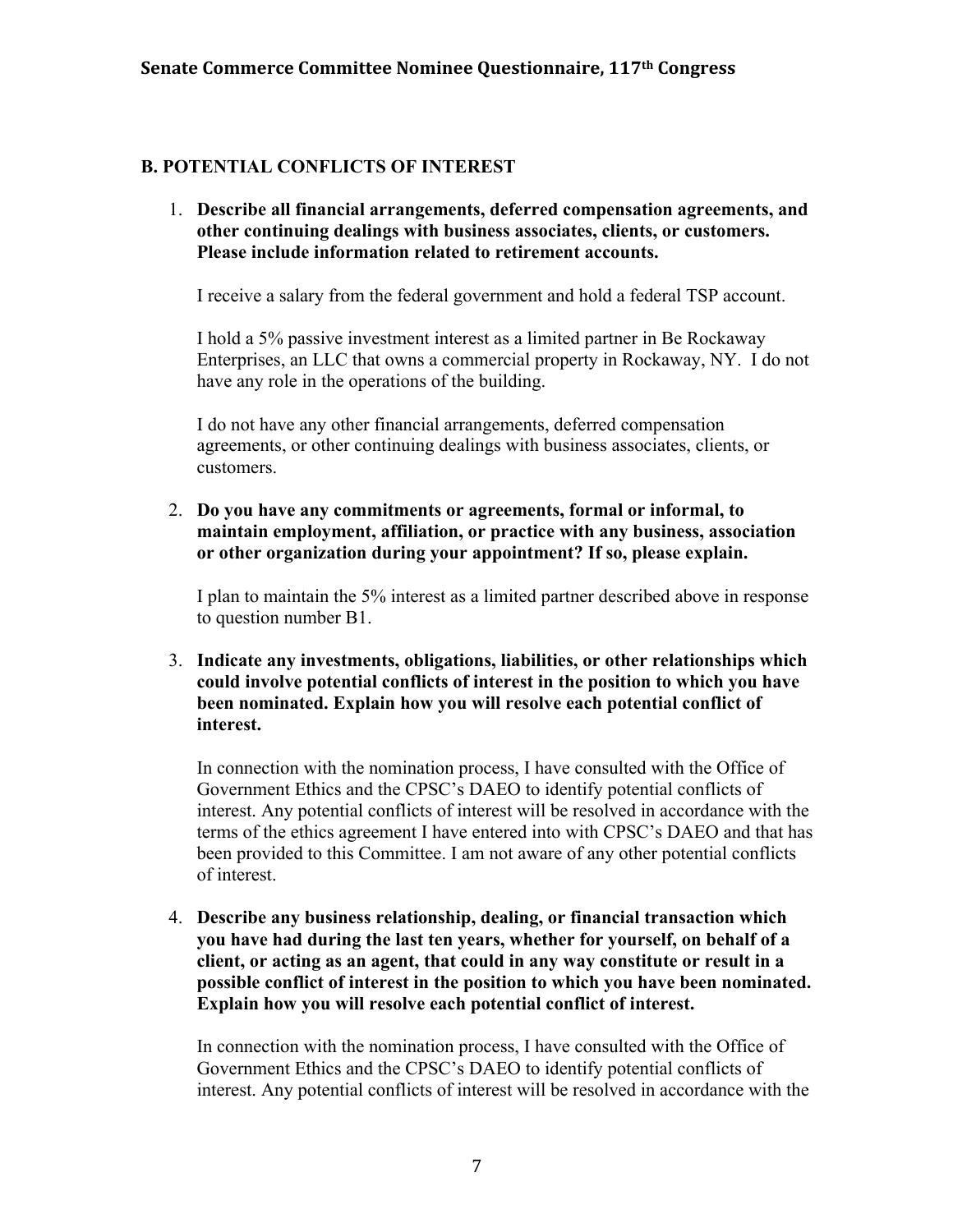terms of the ethics agreement I have entered into with CPSC's DAEO and that has been provided to this Committee. I am not aware of any other potential conflicts of interest.

#### **5. Identify any other potential conflicts of interest, and explain how you will resolve each potential conflict of interest.**

In connection with the nomination process, I have consulted with the Office of Government Ethics and the CPSC's DAEO to identify potential conflicts of interest. Any potential conflicts of interest will be resolved in accordance with the terms of the ethics agreement I have entered into with CPSC's DAEO and that has been provided to this Committee. I am not aware of any other potential conflicts of interest.

6. **Describe any activity during the past ten years, including the names of clients represented, in which you have been engaged for the purpose of directly or indirectly influencing the passage, defeat, or modification of any legislation or affecting the administration and execution of law or public policy.** 

None.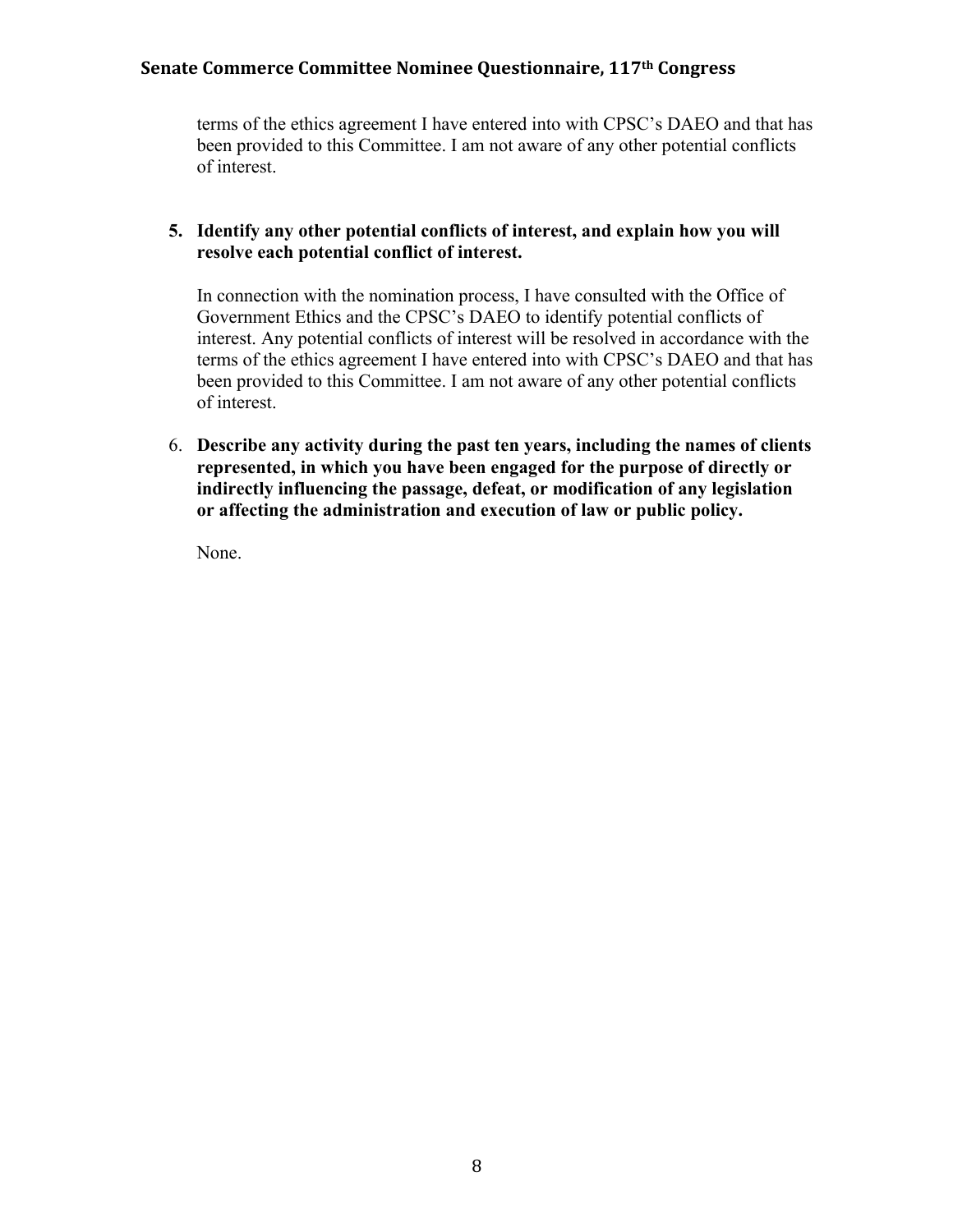### **C. LEGAL MATTERS**

1. **Have you ever been disciplined or cited for a breach of ethics, professional misconduct, or retaliation by, or been the subject of a complaint to, any court, administrative agency, the Office of Special Counsel, professional association, disciplinary committee, or other professional group?** 

No

#### **If yes:** N/A

a. Provide the name of agency, association, committee, or group;

b. Provide the date the citation, disciplinary action, complaint, or personnel action was issued or initiated;

c. Describe the citation, disciplinary action, complaint, or personnel action; d. Provide the results of the citation, disciplinary action, complaint, or personnel action.

2. **Have you ever been investigated, arrested, charged, or held by any Federal, State, or other law enforcement authority of any Federal, State, county, or municipal entity, other than for a minor traffic offense? If so, please explain.** 

No.

3. **Have you or any business or nonprofit of which you are or were an officer ever been involved as a party in an administrative agency proceeding, criminal proceeding, or civil litigation? If so, please explain.**

No.

4. **Have you ever been convicted (including pleas of guilty or** *nolo contendere***) of any criminal violation other than a minor traffic offense? If so, please explain.**

No.

5. **Have you ever been accused, formally or informally, of sexual harassment or discrimination on the basis of sex, race, religion, or any other basis? If so, please explain.** 

No.

6. **Please advise the Committee of any additional information, favorable or unfavorable, which you feel should be disclosed in connection with your nomination.** 

I have no additional information to provide.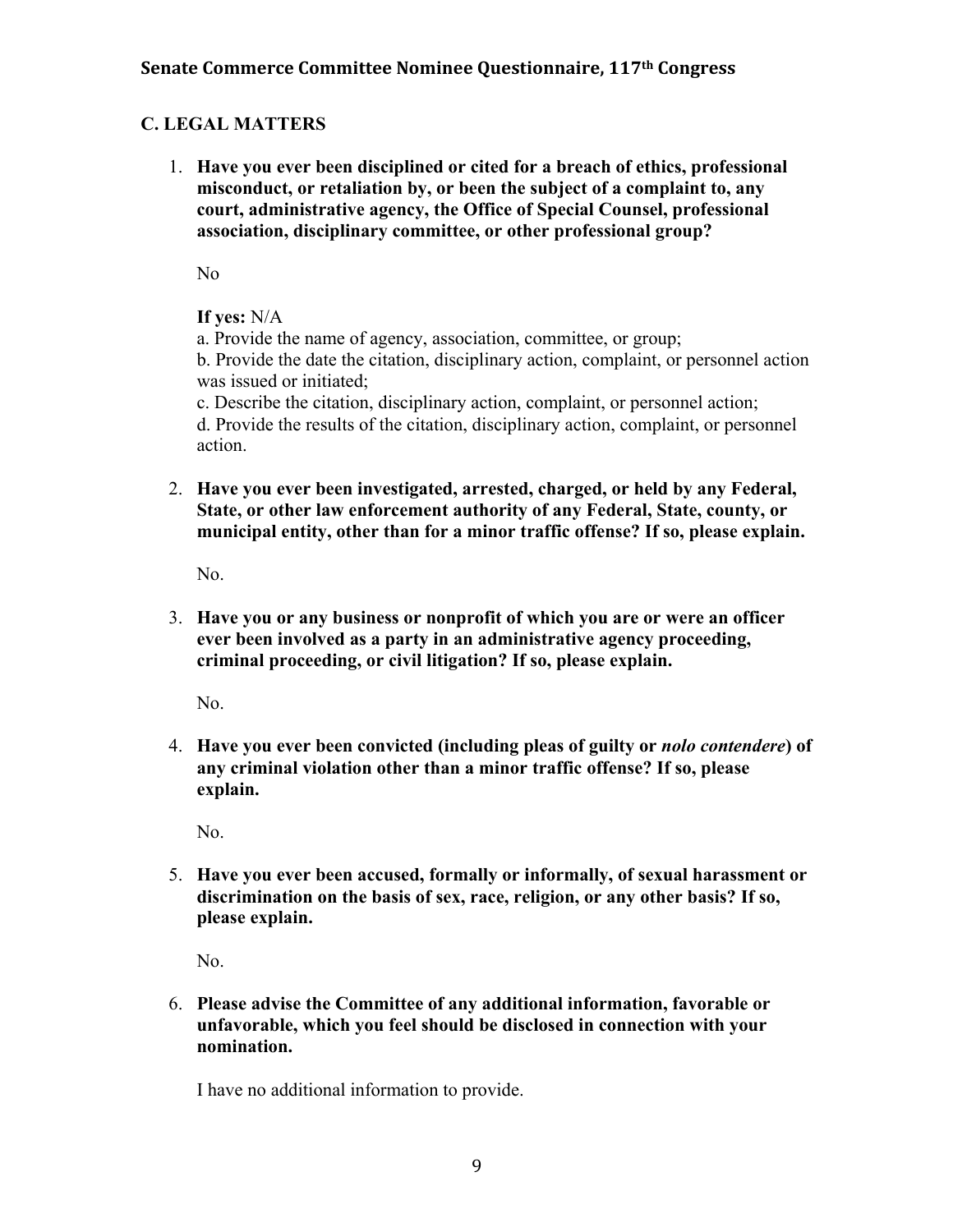#### **D. RELATIONSHIP WITH COMMITTEE**

1. **Will you ensure that your department/agency complies with deadlines for information set by congressional committees, and that your department/agency endeavors to timely comply with requests for information from individual Members of Congress, including requests from members in the minority?** 

Yes.

2. **Will you ensure that your department/agency does whatever it can to protect congressional witnesses and whistle blowers from reprisal for their testimony and disclosures?**

Yes.

3. **Will you cooperate in providing the Committee with requested witnesses, including technical experts and career employees, with firsthand knowledge of matters of interest to the Committee?** 

Yes.

4. **Are you willing to appear and testify before any duly constituted committee of the Congress on such occasions as you may be reasonably requested to do so?** 

Yes.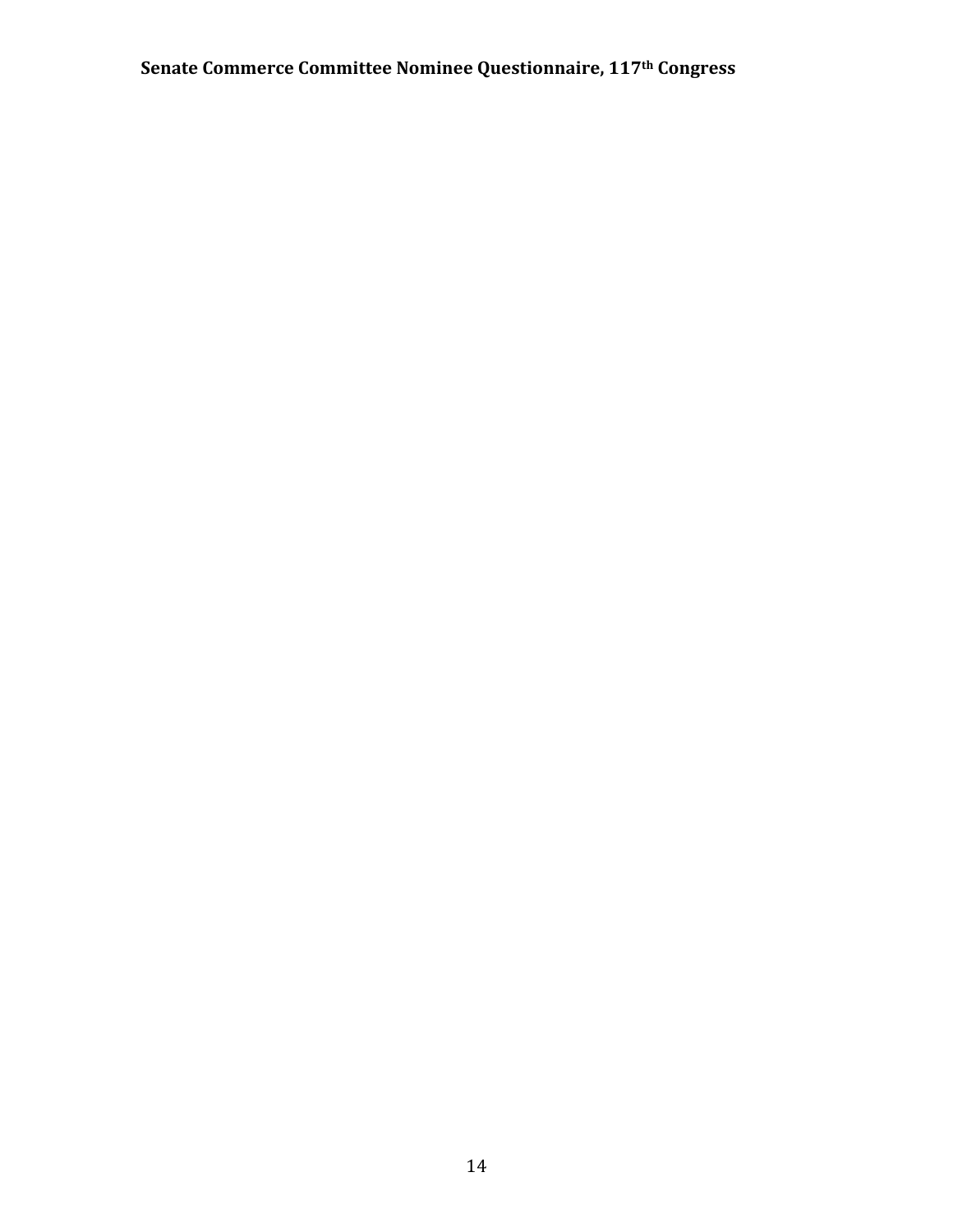## **MARY T. BOYLE**

#### **EXECUTIVE PROFILE**

Accomplished senior government executive with proven record leading independent federal health and safety agency. Achieves outstanding results through excellent interpersonal skills, persuasive oral communication, effective problem solving, and skilled writing ability.

#### **EXPERIENCE**

#### **Consumer Product Safety Commission** (*July 2010 to Present)*

- *Executive Director, Career Senior Executive Service, October 2018 to Present:* Chief Operating Officer of 500+ employee federal health and safety agency responsible for executing the programmatic, operational, and administrative functions of the agency, including development of the approximately \$135 million budget and management of the agency regulatory portfolio. Oversee agency efforts on hazard identification and reduction, laboratory sciences, recalls, regulatory compliance, nation-wide field operations and import surveillance, human resources management, information technology, outreach to small businesses and consumer organizations, and administration of facilities services. Provide key policy and strategic advice to agency Chairman and Commissioners on mission critical issues, regulation development, enforcement actions, import surveillance, and legislative proposals. Responsible for development and execution of agency plans and ongoing operations during the Covid-19 pandemic.
- *Senior Counselor for Policy and Planning, Office of the Executive Director, October 2017 to October 2018.* Provided legal and policy advice to Executive Director, Chairman, Commissioners, and staff on critical product safety issues, rulemaking, enforcement, administration of operational functions, resource allocation, budget, personnel, and overall implementation of agency mission.
- *General Counsel, April 2016 to October 2017***.** Provided daily legal, policy, and strategic advice to Chairman and Commission on complex regulatory, statutory, fiscal, litigation, enforcement, budget, Congressional relations, and media issues related to consumer product safety affecting national and international stakeholders. Reviewed proposed product safety standards, rules, regulations, petition actions, and substantial product hazard determinations. Responsible, in conjunction with the Department of Justice, for all federal court litigation to which the Commission was a party. Provided legal advice on dozens of compliance enforcement actions, including high profile recalls related to millions of consumer products. Oversaw robust civil penalty enforcement program.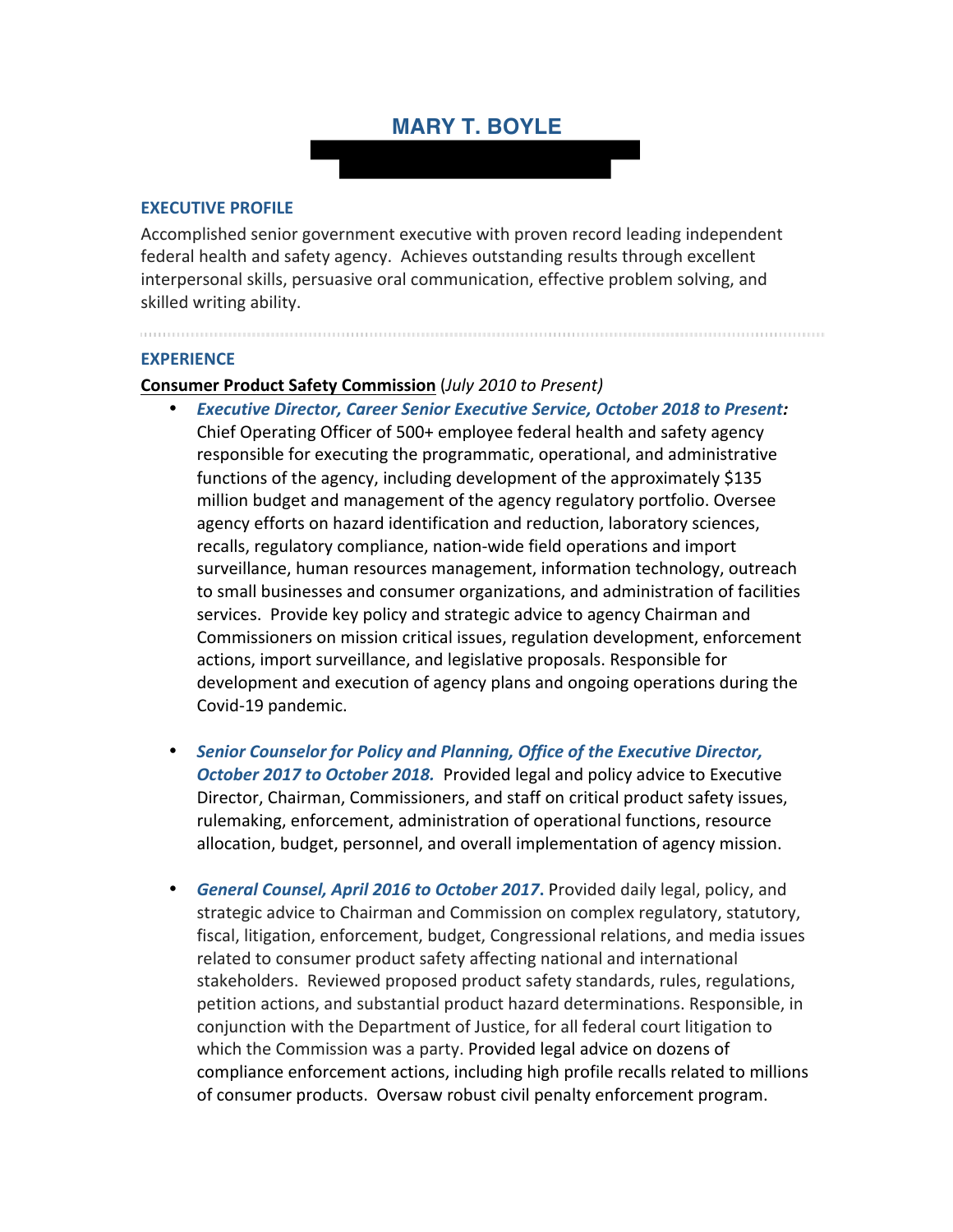Supervised development and legal sufficiency reviews of numerous rulemaking activities, including providing key legal and policy advice on a highly complex final rule prohibiting certain chemicals in children's toys and childcare articles and helped develop multiple rulemakings on infant and toddler products. Served as agency chief ethics officer and ensured adherence to federal ethics guidelines, including gift requirements, outside employment, post-employment restrictions, conflicts of interest, and financial disclosure requirements.

- *Deputy General Counsel, CPSC, July 2012 to April 2016.* Oversaw day-to-day operations of agency legal unit and Office of the Secretary. Provided legal and policy advice to General Counsel on regulatory and enforcement issues elated to consumer product safety. Developed vigorous administrative litigation program, including acquisition of key technology assets. Provided expert guidance on strategy, discovery, and overall litigation direction, achieving successful resolution of multiple enforcement actions*.* Briefed Congressional staff on agency activities, including rulemaking, enforcement, and agency response to Inspector General audits and reports. Served as Acting General Counsel.
- *Special Assistant to the General Counsel, CPSC, July 2010 to July 2012.* Provided strategic, organizational, and management advice to the General Counsel.

#### **OTHER RELEVANT EXPERIENCE**

#### **Office of the City Manager, City of Gaithersburg, Maryland** (*2005-2008)*

- *Affordable Housing Coordinator, 2006-2008* Designed, developed, and helped secure adoption of moderately priced housing program. Worked with industry stakeholders to satisfy requirements of the law. Developed housing stipend program for City employees.
- *Grants Administrator, 2005-2006.* Wrote grant proposals to support City projects and programs. Monitored Congressional appropriation activity related to City interests. Collaborated with City Manager and senior leaders on funding priorities.

#### **Paul Hastings Law Firm**

- *Contract Attorney, Employment Law Department, 2003-2004.* Provided advice on non-discrimination and affirmative action obligations required of federal contractors. Wrote legal memoranda and motions in complex class action litigation involving equal employment issues.
- *Associate Attorney, (1991-1993).* Provided legal support and advice on issues involving numerous federal regulatory agencies. Provided legal support for class action employment litigation**.** Member of firm-wide Appellate writing team.